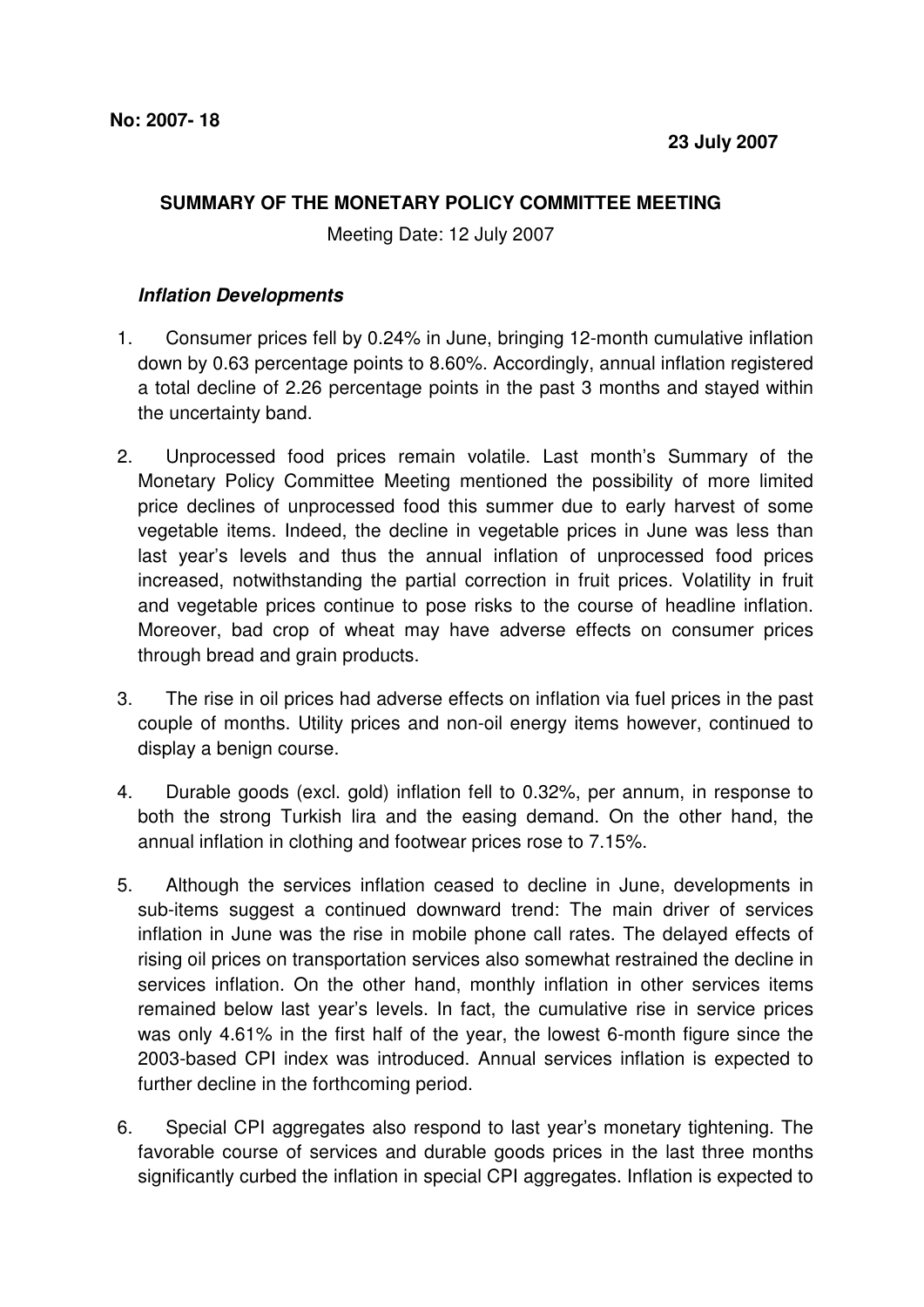come further down in the next couple of months, on the back of the lagged effects of monetary tightening and the high base of the second half of 2006.

## **Factors Affecting Inflation**

- 7. The Monetary Policy Committee (the Committee) assesses that the recent data on economic activity is broadly consistent with the outlook presented in the April Inflation Report.
- 8. Although the GDP grew by 6.8% in annual terms during the first quarter of 2007, seasonally adjusted growth was only 0.4%, indicating an ongoing slowdown in economic activity.
- 9. Contribution of domestic demand to GDP growth was limited during the first quarter of 2007. Seasonally adjusted data suggest that private consumption and private investment expenditures displayed a moderate increase over the previous quarter, while construction investment continued to grow steadily.
- 10. Consumption spending continued to moderate in the second quarter. The pace of growth in total consumer loans was low during the second quarter compared to the first half of 2006, although personal expenditure loans gained momentum in this period. While automobile loans continued to decrease in the second quarter, other leading indicators on domestic demand such as domestic sales of white goods and imports of consumer goods declined slightly on seasonally adjusted terms during April-May period. Taking into account the significant base effect driven by the strong demand of the last year, the annual growth in private consumption demand is expected to turn to negative in the second quarter.
- 11. Indicators of investment demand point to a modest recovery. While imports of capital goods displayed a recovery during April-May, the decline in commercial vehicle sales continued to restrain machinery and equipment investment. Construction investment, on the other hand, keep growing, albeit at a moderate pace compared to the previous two years.
- 12. In the first quarter, annual real growth rate in total government spending was 9.1%, moderating the slowdown in aggregate demand. Primary spending increased by 29.3% in nominal terms, per annum, during the April-May period, indicating that government spending continued to rise at a high pace in the second quarter. This observation is also supported by the January-June figures of the Treasury's primary cash balance.
- 13. External demand continues to support the economic activity. Industrial production was strong in May with the stimulus of exports. Leading indicators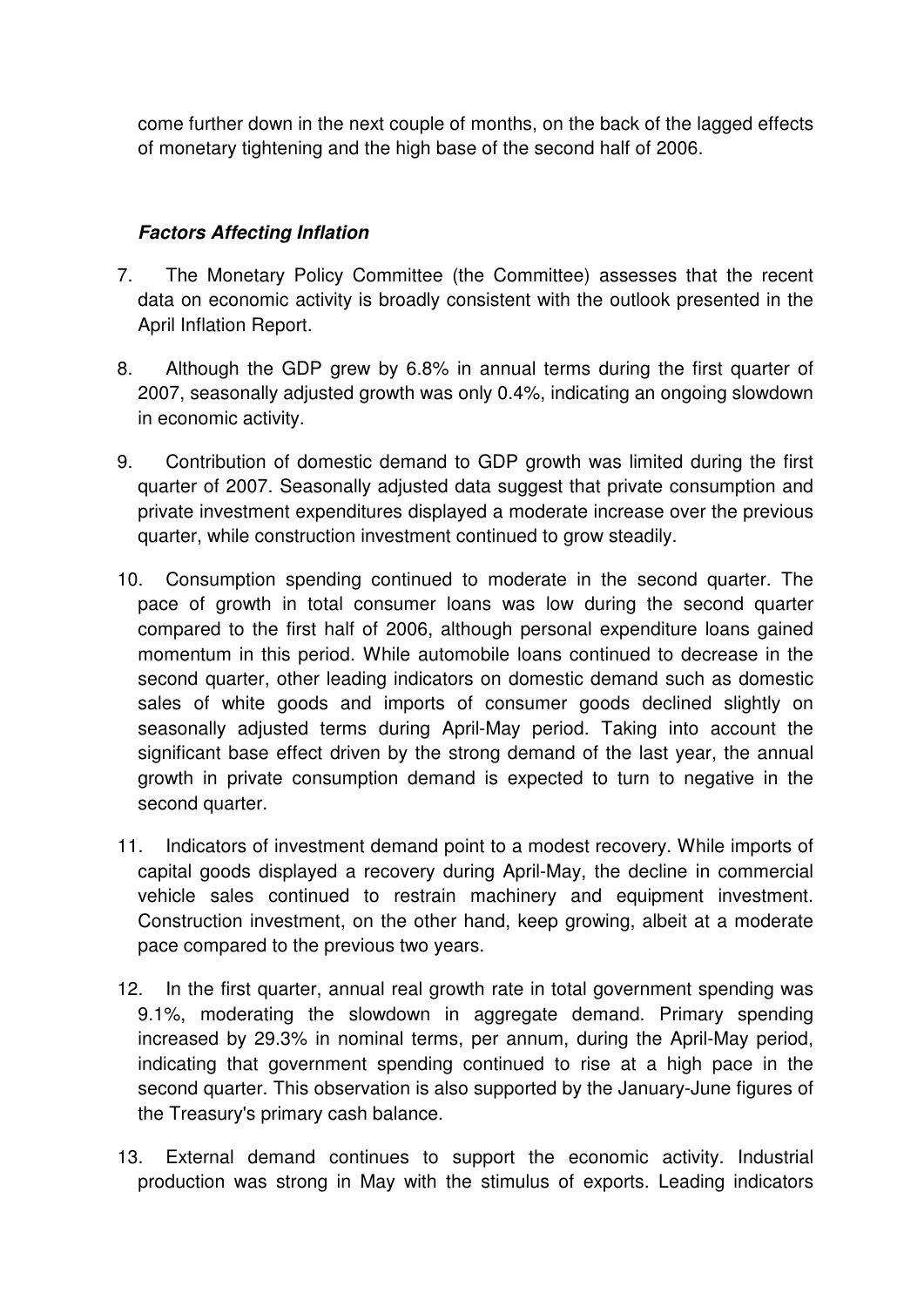suggest that export growth remained robust also in June and July. Strong external demand and ongoing productivity gains should support the export growth in the forthcoming period. However, considering the strong second-half figures of last year, the annual rate of growth in exports is expected to moderate in the upcoming period.

- 14. The marked decline in inflation had a favorable impact on inflation expectations. Improvement in the expectations should continue in the upcoming period as the inflation keeps declining. However, the Committee reads the existing gap between medium-term inflation expectations and targets as a factor requiring caution.
- 15. In sum, while the developments in energy and food prices, public expenditures, and external demand since the last quarter of 2006 restrain the disinflation process, domestic demand and inflation continue to decelerate thanks to the lagged effects of strong monetary tightening.

## **Monetary Policy and Risks**

- 16. Recent developments are broadly in line with the April Inflation Report. Therefore, adhering to the outlook presented in the Report, the Committee envisions a measured easing starting from the last quarter of 2007. However, the exact timing and extent of the easing may vary depending on the incoming information regarding external demand, public expenditures and other determinants of medium term inflation outlook.
- 17. It should be stressed that this policy stance is based on the current information set and thus it should by no means be interpreted as a commitment on behalf of the Committee. The Committee highlighted the following uncertainties that could necessitate a significant revision in the monetary policy outlook in either direction:
- 18. Inflation expectations remain sticky, partly owing to the elevated headline inflation figures of the past year. Uncertainties regarding the food and oil prices and the incomes policy in 2007 further add to the stickiness in inflation expectations. The present gap between medium term expectations and targets suggests that the target inflation may have been serving less of an anchor recently. This constitutes a risk for wage setting behavior, and hence, for services inflation. Realization of such a risk would slowdown the pace of disinflation, possibly requiring a tighter-than-envisaged monetary policy.
- 19. There are certain services items, of which, inflation inertia is driven by structural factors and thus, cannot simply be explained by backward indexation. Needless to say, these prices can hardly be influenced by monetary policy. For example, annual rent inflation have remained sticky around 20 percent in the past three years, contributing to annual headline inflation by about one percentage